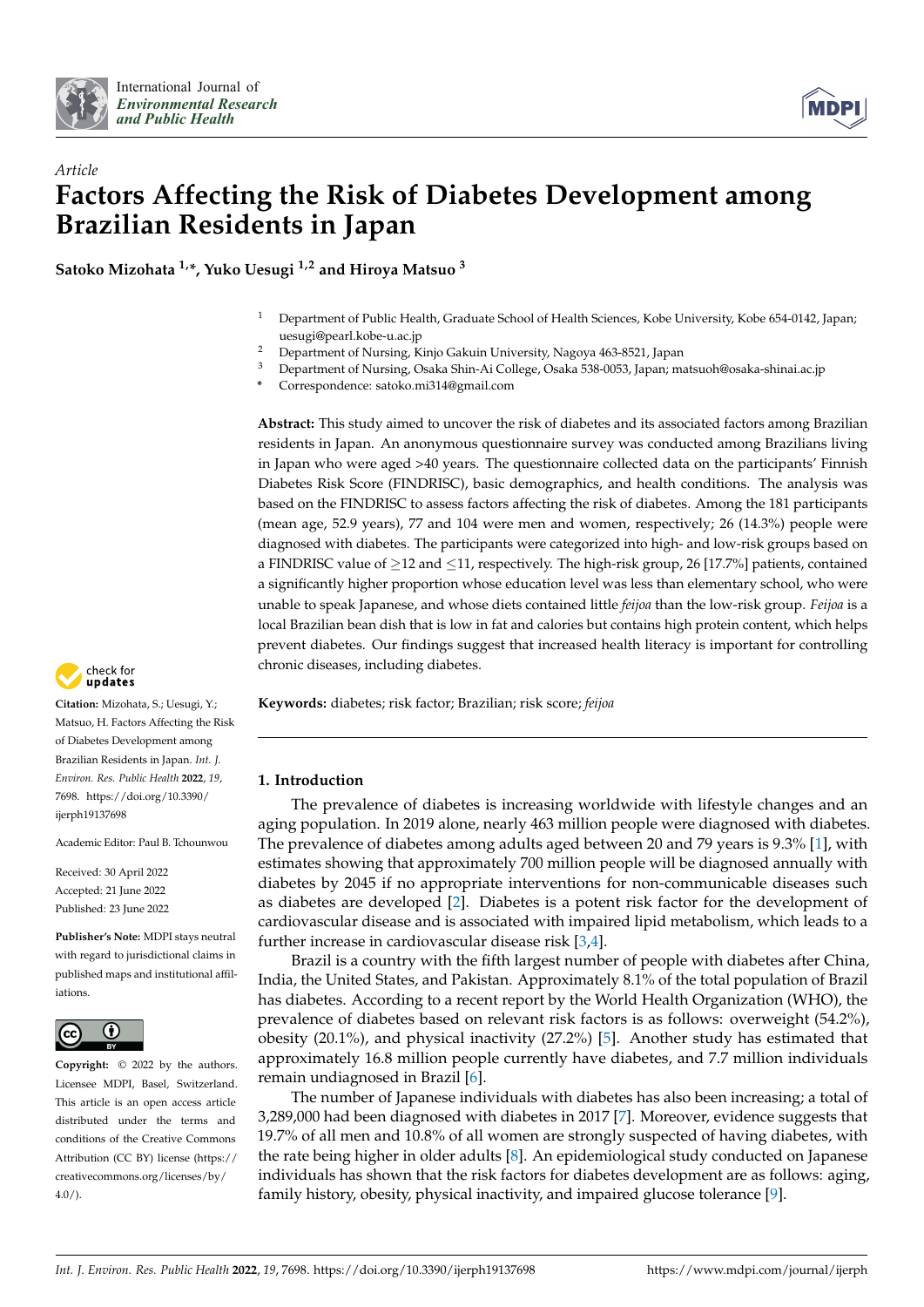The number of foreigners living in Japan has been increasing every year. Approximately 2.88 million foreign residents had been documented by the end of 2020; of them, approximately 200,000 (9.7%) were Brazilian [\[10\]](#page-9-9). Historically, many Japanese people have immigrated to Brazil and vice versa. Brazil was undergoing an economic crisis in the 1980s and 1990s; Japan's Immigration Control Act was amended in 1990 to create the "permanent resident" status. Thus, many Brazilian immigrants who had come to Japan as workers in the 1980s and 1990s are now in their 50s and 60s. Most Brazilians are employed part-time or work night shifts, which tend to result in irregular lifestyles.

The diet of Japanese individuals living in Brazil (Japanese-Brazilians) has already been westernized, increasing the risk of cardiovascular diseases [\[11\]](#page-9-10). Diabetes increases the risk of death [\[12\]](#page-9-11). Japanese-Brazilians have a higher prevalence of diabetes and mortality than Japanese individuals living in Japan; the first- and second-generation individuals in the former group have higher aforementioned rates than age-matched individuals in the latter group [\[13\]](#page-10-0). However, to the best of our knowledge, no studies have assessed the risk of diabetes among Brazilians living in Japan.

Previous studies have shown that there are Brazilians living in Japan who suffer from lifestyle-related diseases [\[14](#page-10-1)[,15\]](#page-10-2). Presently, most Brazilian residents are in their 40s and 50s, and it is predicted that diabetes will cause severe health issues among Brazilian residents in Japan in the near future, due to aging and the prevalence of lifestyle-related diseases. Evaluation of the risk of diabetes development may facilitate early detection and preventive interventions such as health education for Brazilian residents. Therefore, the present study sought to determine the factors associated with the risk of type 2 diabetes development among Brazilian residents in Japan.

#### **2. Materials and Methods**

## *2.1. Research Design*

This study had a cross-sectional survey design.

## *2.2. Participants*

Our participants included Brazilians living in Japan who were aged  $\geq$ 40 years. The exclusion criteria were individuals with dementia or mental illness. Specific health checkups health examinations focusing on metabolic syndromes to prevent lifestyle-related diseases are performed for people aged  $\geq 40$  years in Japan. Given that diabetes is more prevalent among those in their 40s, people aged >40 years were included in this study.

### *2.3. Survey Method*

Between September 2020 and January 2021, unmarked questionnaires were mailed to the participants and responses were requested using enclosed return envelopes. The participants were recruited via their Japanese-Brazilian acquaintances, nonprofit organizations (NPOs) that support Brazilians, and temporary employment agencies that employ Brazilians; the participants received explanations regarding the purpose of this study and the questionnaire to be distributed.

#### *2.4. Instruments*

The present study employed a self-administered questionnaire to collect relevant information.

#### 2.4.1. Finnish Diabetes Risk Score

In this study, the Finnish Diabetes Risk Score (FINDRISC) questionnaire, which was developed by Finnish researchers in 2003 [\[16\]](#page-10-3), was used to evaluate the risk of diabetes among the participants. The FINDRISC questionnaire comprises eight items that determine and rate the risk of developing type 2 diabetes mellitus within 10 years [\[16\]](#page-10-3). These items include age; body mass index (BMI); abdominal circumference; daily physical activity; daily intake of vegetables, fruits, and berries; use of antihypertensive drugs; history of hyperglycemia; and family history of diabetes. The responses to each item were scored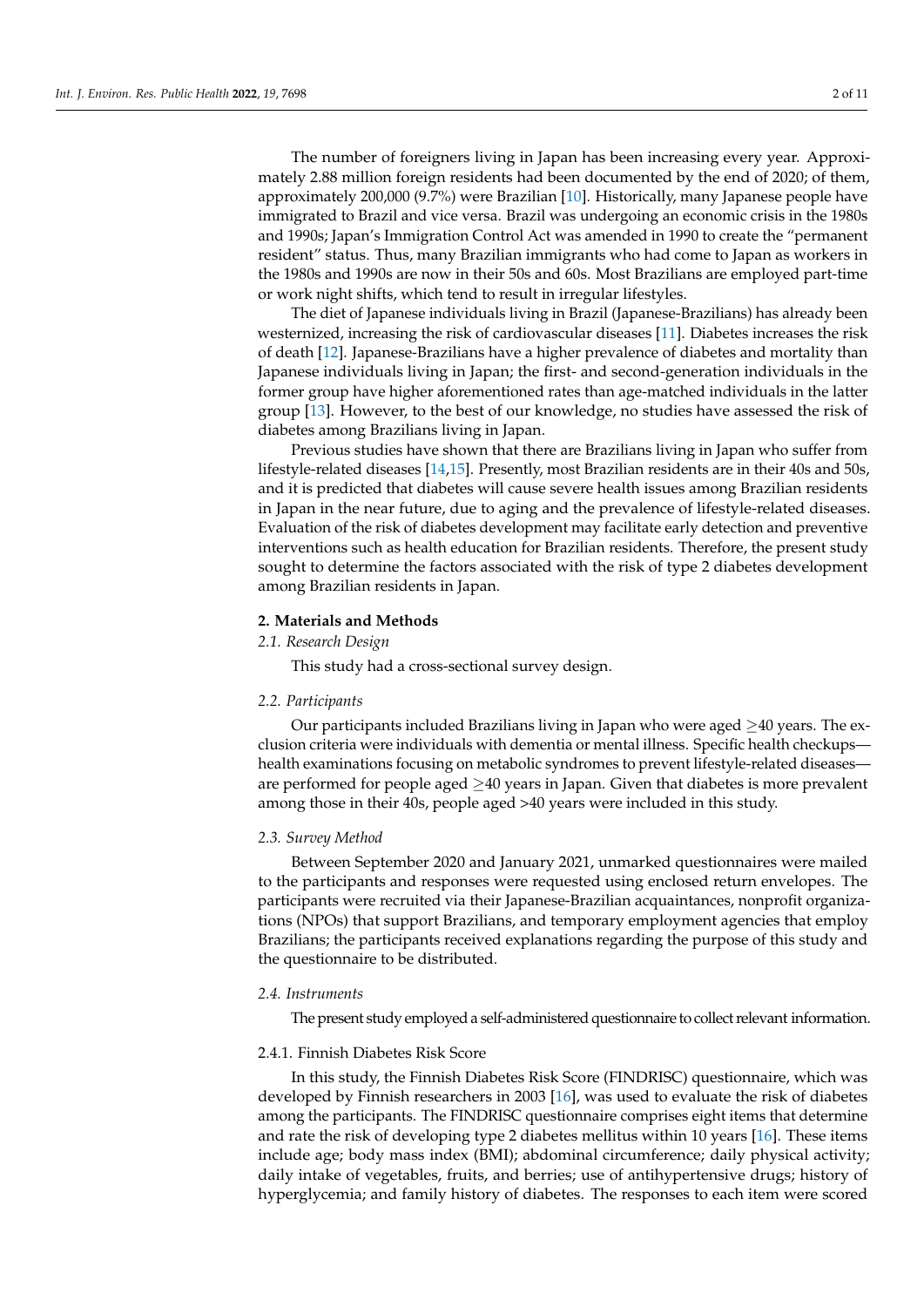according to their influence on diabetes development. The total score ranges from 0 to 26 points, and risk groups are classified as follows: <7 points, low risk (1 in 100 people will develop disease); 7–11 points, slightly elevated risk (1 in 25 people will develop the disease); 12–14 points, moderate risk (1 in 6 people will develop the disease); 15–20 points, high risk (1 in 3 people will develop the disease); and >20 points, very high risk (1 in 2 people will develop the disease). This questionnaire has been used as a tool for evaluating diabetes risk; it is the most effective and inexpensive tool recommended by the International Diabetes Federation for identifying, without clinical examinations, individuals at high risk of diabetes development. This tool has been validated in Europe and the United States as well as in Finland, Spain, Belgium, Greece, India, Mexico, Brazil, and Japan to study the risk of diabetes development. This study used the original FINDRISC questionnaire, which was translated into Portuguese.

#### 2.4.2. Attributes

The questionnaire was prepared based on existing documents [\[17\]](#page-10-4), previous studies [\[18](#page-10-5)[–21\]](#page-10-6), and the National Nutrition Questionnaire [\[8\]](#page-9-7), which was developed by the Ministry of Health, Labor and Welfare in Japan. The items include basic attributes such as age, sex, family, educational background, length of stay in Japan, and Japanese communication skills; health status such as medical history and health consciousness; lifestyle such as work, exercise, smoking, and diet; BMI; and abdominal circumference.

### 2.4.3. Data Analysis

The participants were categorized into high- and low-risk groups based on a FIND-RISC of  $\geq$ 12 and  $\leq$ 11, respectively. A score of  $\geq$ 12 indicates moderate risk, and the cut-off risk score of 11 can be used to identify undiagnosed diabetes with a sensitivity of 66% in men and 70% in women [\[22\]](#page-10-7). Another study has suggested that FINDRISC cut-off values of  $\geq$ 12 have a sensitivity and specificity of 100% and 84.1%, respectively, for detecting glycemic abnormalities [\[23\]](#page-10-8). The confidence level of the significance test was set at 95% (*p* < 0.05). The software SPSS version 27 for Windows (IBM, Armonk, NY, USA) was used for all the statistical analyses.

#### *2.5. Text Translation*

The questionnaire was translated to Portuguese by a Japanese-Brazilian who is fluent in Japanese and has lived in Japan for 8 years, followed by confirmation from another Japanese-Brazilian who has lived in Japan for 15 years and works in the educational sector.

#### *2.6. Ethical Consideration*

A research cooperation request form describing the purpose, significance, and ethical considerations of this study was enclosed with the questionnaire, and consent was determined based on the participants' decision to complete and return the questionnaire. All these aforementioned documents were written in Portuguese. This study was approved by the Institutional Review Board of Kobe University (approval number, 896).

## **3. Results**

The questionnaire was distributed to a total of 477 participants; of them, 227 responded (response rate, 47.5%). After excluding incomplete questionnaires, 181 participants were finally investigated (valid rate, 79.7%), including 77 men and 104 women (age: mean  $\pm$  standard deviation [SD], 52.9  $\pm$  8.4 years).

## *3.1. Basic Demographics of the Participants*

The demographics of the participants are summarized in Table [1.](#page-3-0) Among the included participants, 77 and 104 were men and women, respectively, with a mean age of 52.9 (SD = 8.4) years. Moreover, 70 (38.7%), 77 (42.5%), 25 (13.8%), and 9 (5.0%) participants were in their 40s, 50s, and 60s and aged  $\geq$  70 years, respectively. The highest number of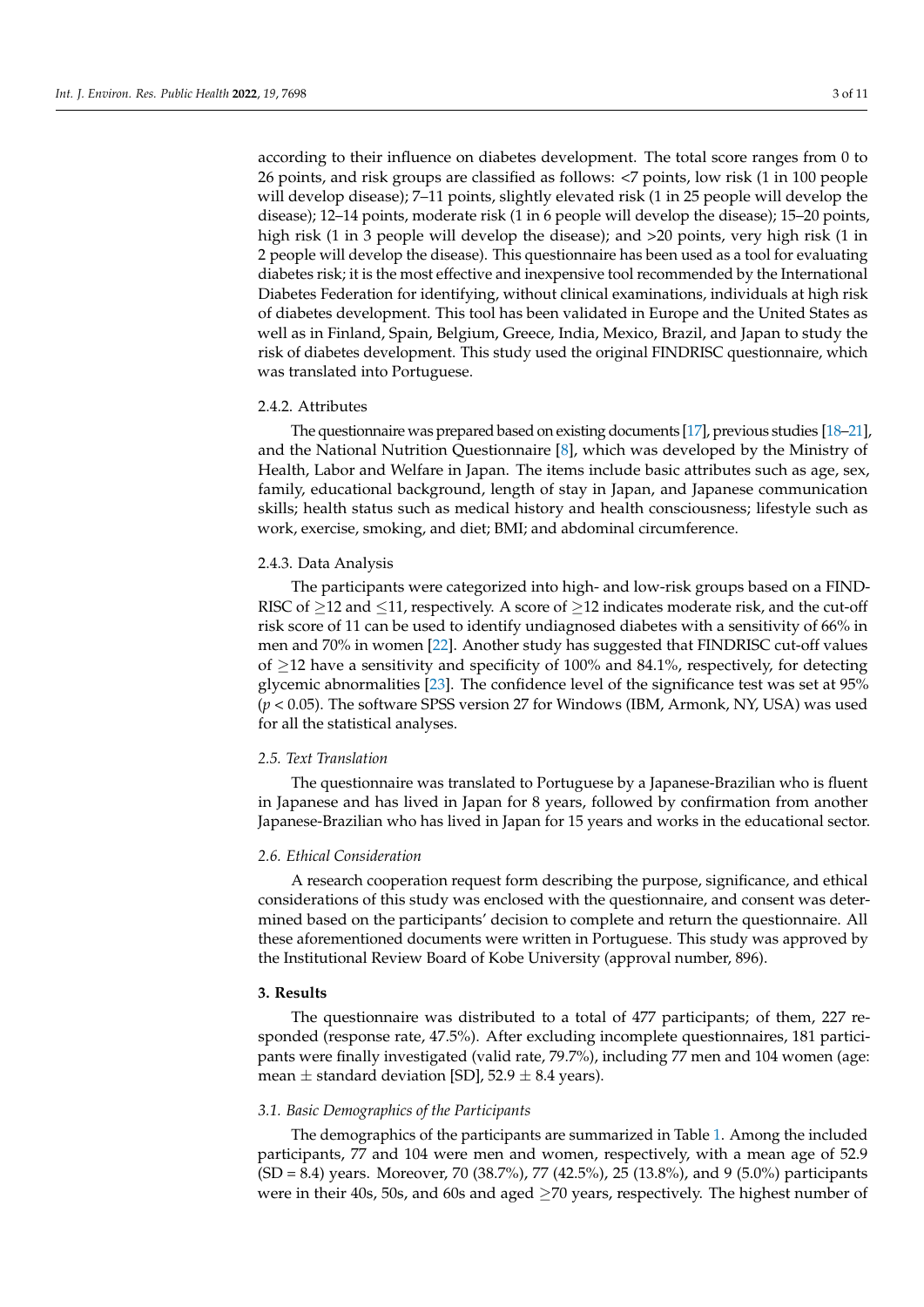Japanese descendants were those in their second generation (99 [54.7%]), followed by those in their third generation (53 [29.3%]), which together accounted for approximately 80% of the total population.

The average length of stay in Japan was 23.4 years, with the most frequently reported length of stay being 20–29 years for 86 (47.5%) participants. Moreover, 45 (24.9%) participants had been in Japan for >30 years.

<span id="page-3-0"></span>**Table 1.** Participant demographics.

| Characteristics                             | $n\ (\%)$      |
|---------------------------------------------|----------------|
| Sex                                         |                |
| Male                                        | 77 (42.5)      |
| Female                                      | 104 (57.5)     |
| Age (years), mean $\pm$ SD                  | $52.9 \pm 8.4$ |
| 40s                                         | 70 (38.7)      |
| 50s                                         | 77 (42.5)      |
| 60s                                         | 25(13.8)       |
| >70                                         | 9(5.0)         |
| Japanese descent                            |                |
| 1st $(1sei)$                                | 5(2.8)         |
| 2nd (2sei)                                  | 99 (54.7)      |
| 3rd (3sei)                                  | 53 (29.3)      |
| 4th (4sei)                                  | 2(1.1)         |
| Non-Japanese                                | 22 (12.2)      |
| Period of stay in Japan (years; mean, 23.4) |                |
| $5$                                         | 17(9.4)        |
| $5 - 9$                                     | 2(1.1)         |
| $10 - 19$                                   | 29 (16.0)      |
| $20 - 29$                                   | 86 (47.5)      |
| >30 years                                   | 45 (24.9)      |
| Unanswered                                  | 2(1.1)         |
| Educational background                      |                |
| Elementary school                           | 13(7.2)        |
| Junior high school                          | 19(10.5)       |
| High school                                 | 65 (35.9)      |
| Vocational school                           | 20(11.0)       |
| University or above                         | 63 (34.8)      |
| Unanswered                                  | 1(0.6)         |
| Japanese proficiency                        |                |
| (Conversational)                            |                |
| Fluent                                      | 63 (34.8)      |
| Daily conversation                          | 62 (34.3)      |
| Simple daily conversation                   | 46 (25.4)      |
| Incomprehensible                            | 10(5.5)        |
| (Reading comprehension)                     |                |
| Ability to read newspapers                  | 33 (18.2)      |
| Ability to read manga and picture books     | 49 (27.1)      |
| Ability to read product names               | 48 (26.5)      |
| Incomprehensible                            | 36 (19.9)      |
| Unanswered                                  | 15(8.3)        |
| Household annual income (million yen)       |                |
| $<$ 2                                       | 24 (13.3)      |
| $2 - 4$                                     | 82 (45.3)      |
| $>4-6$                                      | 35 (19.3)      |
| $>6 - 8$                                    | 15(8.3)        |
| $>8 - 10$                                   | 3(1.7)         |
| $>10$                                       | 4(2.2)         |
| Unanswered                                  | 18 (9.9)       |
|                                             |                |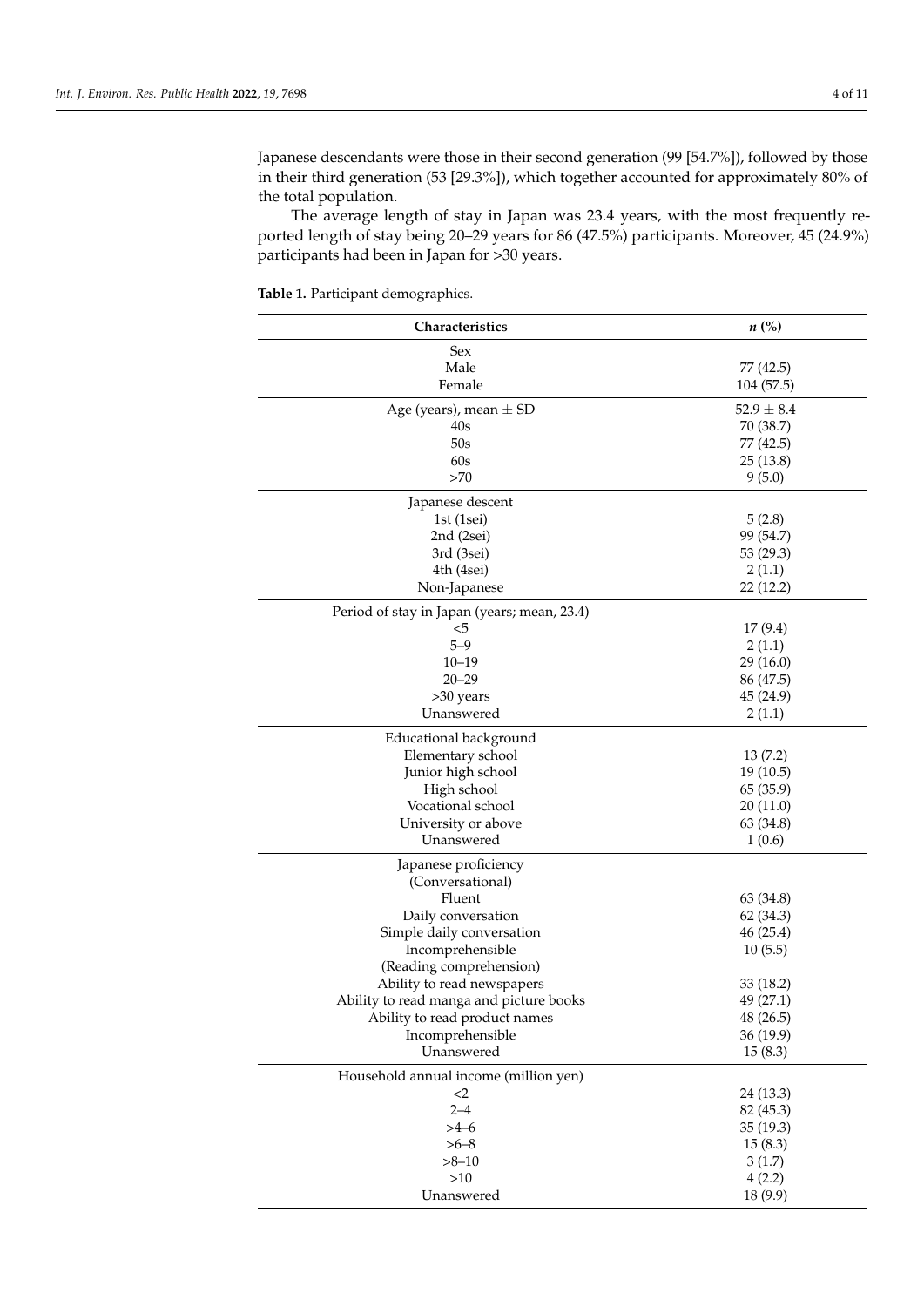In terms of educational background, the largest proportion of participants comprised those who had graduated from high school (65 [35.9%]), followed by those who had graduated from college or university (63 [34.8%]), vocational school (20 [11.0%]), junior high school (19 [10.5%]), and elementary school (13 [7.2%]). In terms of the level of Japanese language proficiency, 63 (34.8%) participants could speak Japanese fluently. Approximately 70% of the participants, including 63 (34.8%) who were fluent in conversational Japanese, could conduct daily conversations, whereas approximately 90%, including 46 (25.4%) who engaged in simple daily conversations, had mastered conversational Japanese. A total of 10 (5.5%) participants could not understand Japanese at all. In terms of Japanese reading comprehension, 33 (18.2%), 49 (27.1%), 36 (19.9%), and 18 (8.3%) participants, respectively, could read newspapers, manga and picture books, product names, or could not read at all.

Most of the participants (82 [45.5%]) earned between 2–4 million yen, and approximately 60% of them earned <4 million yen, including 24 (13.3%) who earned <2 million yen. Moreover, 35 (19.3%), 3 (1.7%), and 4 (2.2%) participants had incomes of 4–6, 6–8, and >10 million yen, respectively.

## *3.2. Health Conditions and Lifestyle-Related Disease*

Among the 181 participants, 56 (30.9%) had some type of disease; of them, 26 (14.4%) (10 men and 16 women) had been diagnosed with diabetes. Among them, 14 (7.7%) were treated with insulin.

After evaluating their own health condition on a 5-point Likert scale, approximately 70% (69.6%) of the participants reported that their health was "very good" or "good." When asked what they thought of their own body shape, 48.1%, 39.2%, and 4.4% participants reported that they were normal, slightly overweight, and overweight, respectively.

Accordingly, 3 (1.8%), 76 (45.5%), 65 (38.9%), and 23 (13.8%) participants had a BMI of <18.5, 18.5–25, 25–30, and >30 kg/m<sup>2</sup>, respectively. The mean BMI of the participants was 25.5 kg/m<sup>2</sup>. In terms of BMI and self-perception, all three participants with a BMI of <18.5 kg/m<sup>2</sup> considered themselves "normal." Of the 76 participants with a BMI of 18.5–25 kg/m<sup>2</sup>, >50% perceived themselves as "normal." However, 13 participants perceived themselves as "too thin" or "slightly too thin." Notably, nine participants perceived themselves as "slightly overweight." Among the 65 participants with a BMI between 25 and <30 kg/m $^2$ , 23 perceived themselves as "normal" and 42 as "slightly overweight." Meanwhile, among the 23 participants with a BMI of >30 kg/m $^2$ , two perceived themselves as "normal," 12 as "slightly overweight," and eight as "overweight."

The mean abdominal circumference was 90.3 cm (SD = 12.9) and 81.3 cm (SD = 12.3) for men and women, respectively.

Table [2](#page-5-0) presents details on the lifestyle of the participants. A total of 93 (51.4%) of the 118 participants had an exercise habit. The most common durations of sedentary time per day were <3 h for 74 (40.9%), 3–8 h for 54 (29.8%), and <8 h for 18 (9.9%) participants. The most common durations of time spent walking or standing in a day were >8 h for 103 (56.9%), <3 h for 22 (12.24%), and 3–8 h for 37 (20.4%) participants.

Of the 181 participants, nearly 80% of the 138 participants (76.2%) consumed breakfast daily, whereas approximately 10% (17 [9.4%]) did not eat breakfast. Moreover, 44 (24.3%) participants consumed snacks every day, whereas 44 (24.3%) did not. Weekday meal times were regular for 123 (68.0%) and irregular for 8 (4.4%) respondents. The frequency of Japanese food consumption in a week was 1–4 days per week for 78 respondents (43.3%) (the largest group),  $\geq$  5 days for 61 (33.7%), and rarely for 41 (22.7%). Moreover, the frequency of *feijoa* consumption, which is commonly consumed in Brazil, was as follows: 80 (44.2%) consumed it rarely, 66 (36.5%) consumed it 1–4 days per week, and 23 (12.7%) consumed it  $\geq$ 5 days per week. Regarding the seasoning of rice, as is common in Japan, the highest number of participants (151 [83.4%]) did not add any seasoning; 10 (5.5%) participants used only salt; 3 (1.7%) used salt and oil; 1 (0.6%) used salt and garlic; and 16 (8.8%) used salt, oil, and garlic.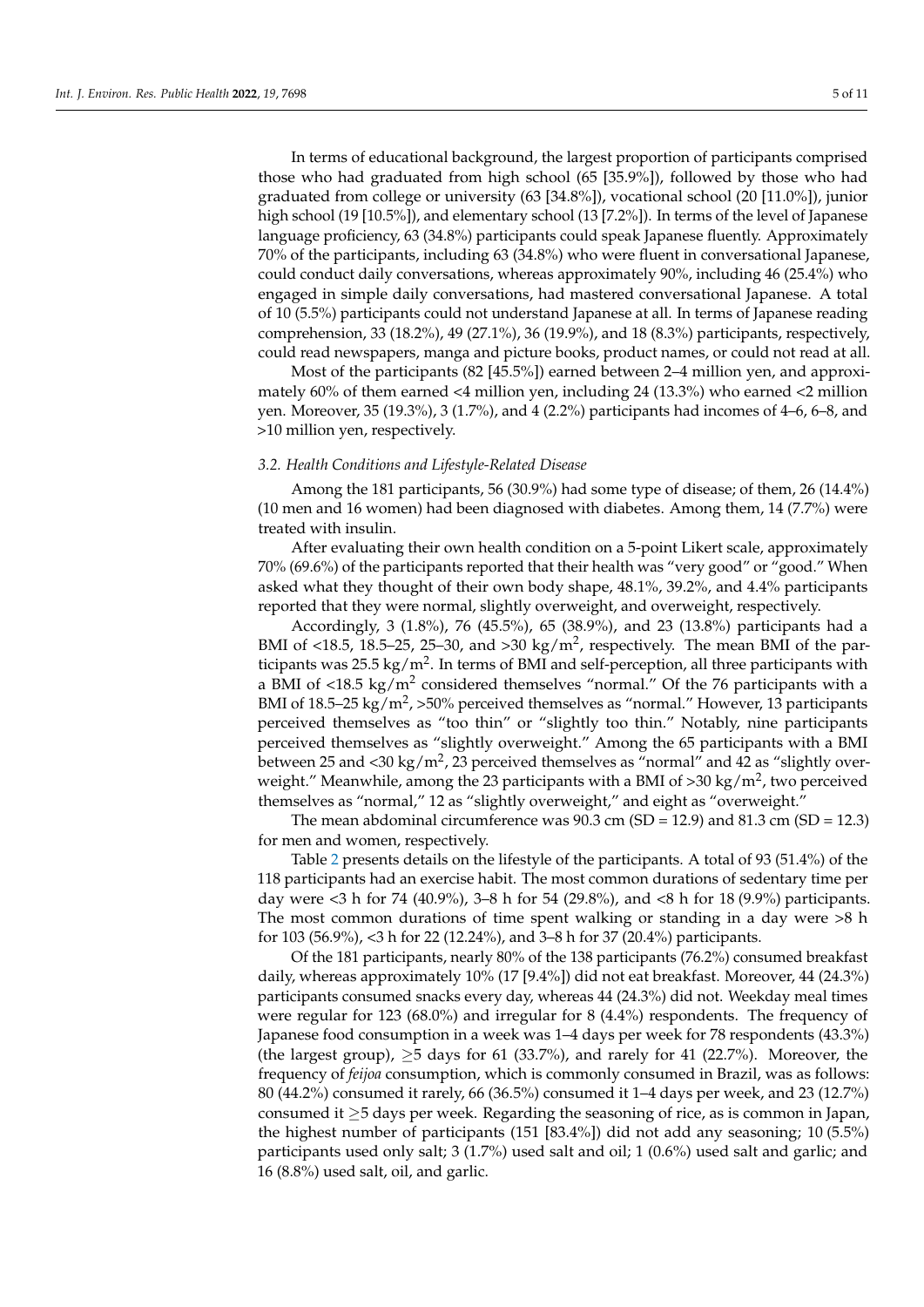| <b>Lifestyle Habits</b>                   | $n$ (%), N = 181 |
|-------------------------------------------|------------------|
| Exercise habit                            |                  |
| Yes                                       | 93 (51.4)        |
| Sedentary time (hours per day)            |                  |
| $\leq$ 3                                  | 74 (40.9)        |
| $3 - 8$                                   | 54 (29.8)        |
| >8                                        | 18 (9.9)         |
| Unanswered                                | 35 (19.3)        |
| Walking and standing time (hours per day) |                  |
| $\leq$ 3                                  | 22(12.2)         |
| $3 - 8$                                   | 37 (20.4)        |
| >8                                        | 103 (56.9)       |
| Unanswered                                | 19(10.5)         |
| <b>Breakfast</b>                          |                  |
| No breakfast                              | 17(9.4)          |
| Occasional breakfast                      | 26 (14.4)        |
| Breakfast every day                       | 138 (76.2)       |
| Snacking                                  |                  |
| No snacking                               | 44 (24.3)        |
| Occasional snacking                       | 93 (51.4)        |
| Snacking every day                        | 44 (24.3)        |
| Weekday mealtimes                         |                  |
| Regular                                   | 123(68.0)        |
| Occasionally irregular                    | 50(27.6)         |
| Irregular                                 | 8(4.4)           |
| Japanese food consumption (days per week) |                  |
| $\geq 5$                                  | 61 (33.7)        |
| $1 - 4$                                   | 78 (43.1)        |
| Rare                                      | 41 (22.7)        |
| Feijoa consumption (days per week)        |                  |
| $\geq$ 5                                  | 23 (12.7)        |
| $1 - 4$                                   | 66 (36.5)        |
| Rare                                      | 80 (44.2)        |
| Rice seasoning                            |                  |
| No seasonings                             | 151 (83.4)       |
| Salt                                      | 10(5.5)          |
| $Salt + oil$                              | 3(1.7)           |
| Salt + garlic                             | 1(0.6)           |
| Salt + oil + garlic                       | 16(8.8)          |

<span id="page-5-0"></span>**Table 2.** Lifestyle habits of the study participants.

## *3.3. FINDRISC*

The participants' FINDRISCs based on their age are shown in Table [3.](#page-6-0) The scores were as follows: 58 (32.0%) scored ≤7, 65 (35.9%) scored 7–11, 28 (15.5%) scored 12–14, 20 (11.0%) scored 15–19, and 10 (5.5%) scored  $\geq$ 20. After excluding 26 people who were already diagnosed with diabetes, the low- and high-risk groups comprised 123 (68.0%) and 32 participants (17.7%), respectively.

**Table 3.** FINDRISC distribution stratified based on age.

|             |           | <b>Risk Scores</b> |          |           |           |     |              |
|-------------|-----------|--------------------|----------|-----------|-----------|-----|--------------|
|             |           | $<$ 7              | $7 - 11$ | $12 - 14$ | $15 - 19$ | 19< | <b>Total</b> |
| Age (years) | $40 - 49$ | 21                 | 27       | 14        |           |     | 70           |
|             | $50 - 59$ | 32                 | 28       | ⇁         | ∍         |     | 77           |
|             | $60 - 69$ | 5                  | 10       |           |           |     | 25           |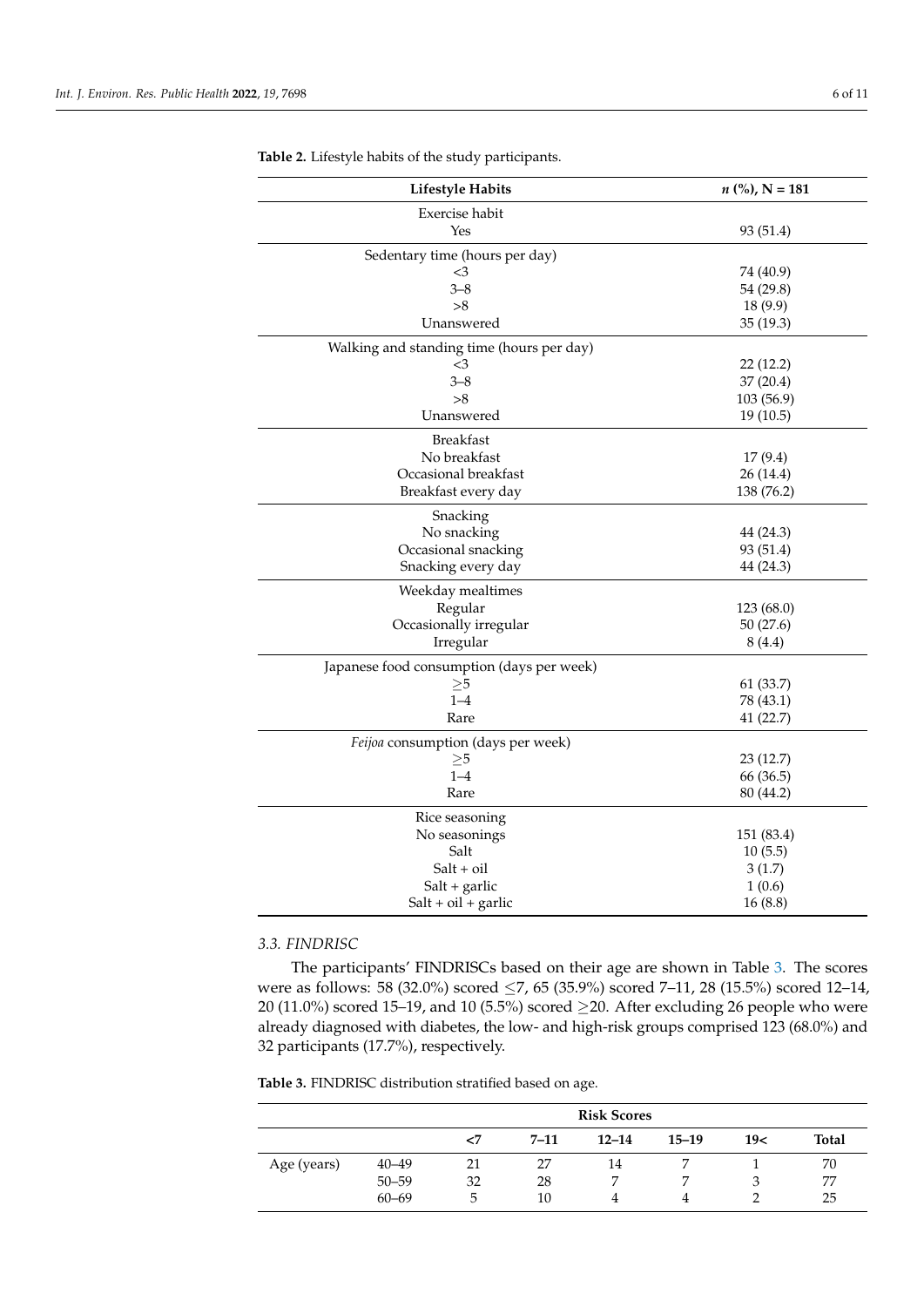## <span id="page-6-0"></span>**Table 3.** *Cont.*

|             |     | <b>Risk Scores</b> |      |           |           |     |       |
|-------------|-----|--------------------|------|-----------|-----------|-----|-------|
|             |     | <7                 | 7–11 | $12 - 14$ | $15 - 19$ | 19< | Total |
| Age (years) | >70 |                    |      |           |           |     |       |
| Total       |     | 58                 | 65   | 28        | 20        | 10  | 181   |

≤7, low risk; 7–11, slightly elevated risk; 12–14, moderate risk; 15–20, high risk; and >20, very high risk.

## *3.4. Comparison of Various Factors between High- and Low-Risk Groups Based on FINDRISC*

As mentioned earlier, the participants were divided into two groups according to their FINDRISCs: a low-risk group ( $\leq$ 11) and a high-risk group ( $\geq$ 12). Subsequently, differences in the proportion of participants in the two groups were evaluated in terms of their length of stay in Japan, education, Japanese language ability, employment status, and income (Table [4\)](#page-6-1).

| <b>Factors</b>                               | Low-Risk<br>Group                                   | <b>High-Risk</b><br>Group                   | <i>p</i> -Value      |       |
|----------------------------------------------|-----------------------------------------------------|---------------------------------------------|----------------------|-------|
|                                              | $n\ (\%)$                                           | $n\ (\%)$                                   |                      |       |
| Length of stay (years)                       | >5<br>&50                                           | 11 (21.64)<br>33 (64.7)                     | 4(7.8)<br>3(5.9)     | 0.083 |
| Educational background                       | Only primary school<br>Secondary school<br>or above | 2(1.3)<br>121(78.1)                         | 5(3.2)<br>27 (17.4)  | 0.004 |
| Japanese speaking ability                    | Can speak<br>Unable to speak                        | 120 (77.4)<br>3(1.9)                        | 27(17.4)<br>5(3.2)   | 0.010 |
| Japanese reading ability                     | Can read<br>Unable to read                          | 90 (63.4)<br>23(16.2)                       | 22(15.5)<br>7(4.7)   | 0.656 |
| Employment type                              | Full-time<br>Less than full-time                    | 99 (70.2)<br>14 (9.9)                       | 21 (14.9)<br>7(5.0)  | 0.093 |
| Income (million yen)                         | ${\leq}2$<br>>2                                     | 15(10.4)<br>5(3.5)<br>101(70.1)<br>23(16.0) |                      | 0.499 |
| <b>Breakfast</b>                             | Every day<br>Occasional/no breakfast                | 95 (61.3)<br>28(18.1)                       | 24 (15.5)<br>8(5.2)  | 0.790 |
| Snacking                                     | Every day<br>Occasional/no snacking                 | 33(21.3)<br>90(58.1)                        | 5(3.2)<br>27 (17.4)  | 0.139 |
| Dietary regularity                           | Regular<br>Occasionally<br>irregular/irregular      | 88 (56.8)<br>35(22.6)                       | 19 (12.3)<br>13(8.4) | 0.185 |
| Japanese food consumption<br>(days per week) | $\geq 5$<br>$\leq$ 4                                | 44 (28.6)<br>79 (51.3)                      | 7(4.5)<br>24 (15.6)  | 0.163 |
| Yes<br>Rice seasoning<br>No                  |                                                     | 23(14.8)<br>100(64.5)                       | 5(3.2)<br>27 (17.4)  | 0.801 |
| Feijoa consumption                           | $\geq$ 5 days per week<br>Rare                      | 19(21.6)<br>49 (55.7)                       | 1(1.1)<br>19(21.6)   | 0.035 |

<span id="page-6-1"></span>**Table 4.** Comparison of various factors between the high- and low-risk groups based on FINDRISCs.

Regarding educational background, a significant difference was observed between the groups in the proportions of participants who received only elementary school education and those who received more than primary school education  $(p = 0004)$ . Regarding the ability to speak Japanese, a significant difference was observed in the proportions of participants who spoke and those who did not speak Japanese ( $p = 010$ ). No significant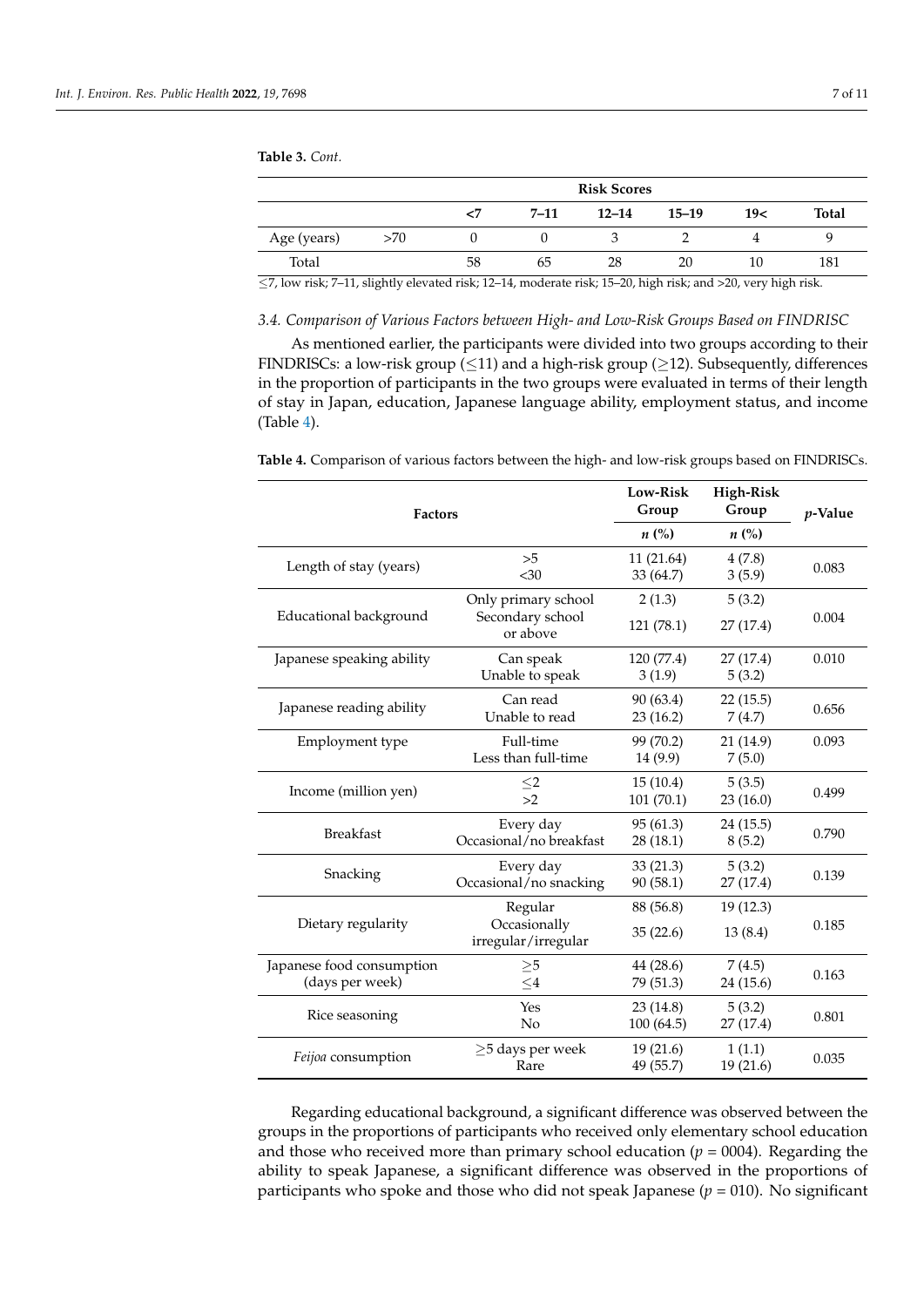differences were noted between the groups in terms of the length of stay, Japanese language ability (reading), employment status, or income.

Regarding factors associated with eating habits, no significant differences were noted between the groups in terms of the consumption of breakfast and snacks, regularity of meal intake, frequency of Japanese food consumption, or seasoning of rice. However, a significantly high number of people in the low-risk group consumed *feijoa* >5 days per week ( $p = 0.035$ ).

#### **4. Discussion**

To the best of our knowledge, this study is the first to assess factors associated with an increased risk of diabetes development among Brazilian residents in Japan.

#### *4.1. Health Issues and Lifestyle-Related Diseases*

The proportion of any disease among our participants was 30%; the most common diseases were hypertension, cardiovascular disease, and diabetes. A previous study on Brazilian residents in Japan reported that 50% of the participants had any disease such as hypertension, urinary tract stones, and cardiovascular disease [\[24\]](#page-10-9). Most of the diseases were related to the participants' lifestyle, with the prevalence of diabetes being particularly high (i.e., 13% in men and 15.4% in women). The prevalence of diabetes among the Japanese is 18.7% in men and 9.3% in women [\[8\]](#page-9-7). However, the prevalence of diabetes in Brazil has been reported to be 8.1% [\[5\]](#page-9-4)). This suggests that the prevalence of diabetes is high among Brazilian residents in Japan.

Considering changes in lifestyle, including diet and exercise patterns, in the population, type 2 diabetes is no longer a disease developing in the middle or older age; it has been increasingly diagnosed in young individuals [\[25\]](#page-10-10). Recent studies have shown that compared with older age, a younger age at diabetes diagnosis is associated with a higher risk of mortality and vascular disease development. Therefore, in the future, surveys must be conducted among young individuals.

In terms of self-reported health cognition, 70% of the study participants responded that their health was good. However, some difference was noted between their body image and BMI. The mean BMI of the participants was 25.5 kg/m<sup>2</sup>. Among the 88 participants (52.7%) with a BMI of  $\geq$ 25 kg/m<sup>2</sup>, 25 (15%) reported that they had an "appropriate weight." A previous study has reported that men and women in Japan have mean BMIs of 23.8 and 25.5 kg/m<sup>2</sup>, respectively [\[26\]](#page-10-11). Given that the genetic composition of Japanese-Brazilians was similar to that of the Japanese, obesity factors were supposedly associated with lifestylerelated activities.

Nearly 50% of the participants exercised regularly and frequently, with their exercise activities being higher than the mean exercise data for Japanese individuals (33.4% and 25.1% in men and women, respectively) [\[8\]](#page-9-7). Moreover, our participants had less sedentary time (the duration >3 h for 40% participants), and 60% had a walking and standing time of >8 h. Given that most of the Brazilians living in Japan are working in the production sector or as laborers [\[27\]](#page-10-12), their activity levels can be expected to be high.

Approximately 80% of the participants consumed breakfast every day, and nearly 70% had a set mealtime on weekdays. This routine is likely because of the work-centered lifestyle they take for granted and the regularity of their daily routine. Japanese food was consumed by approximately 70% of the participants. However, approximately 50% had a habit of consuming *feijoa*, which is a bean dish eaten commonly in Brazil. This fact indicates that their eating habits are a mixture of Japanese and Brazilian habits, considering that they have been residing in Japan for an average of 25 years. Rice is also customarily consumed in Brazil, although the Brazilian style involves cooking the rice with salt, oil, and garlic. In this survey, approximately 80% of the participants answered that they do not season their food, which shows that they are influenced by Japanese eating habits.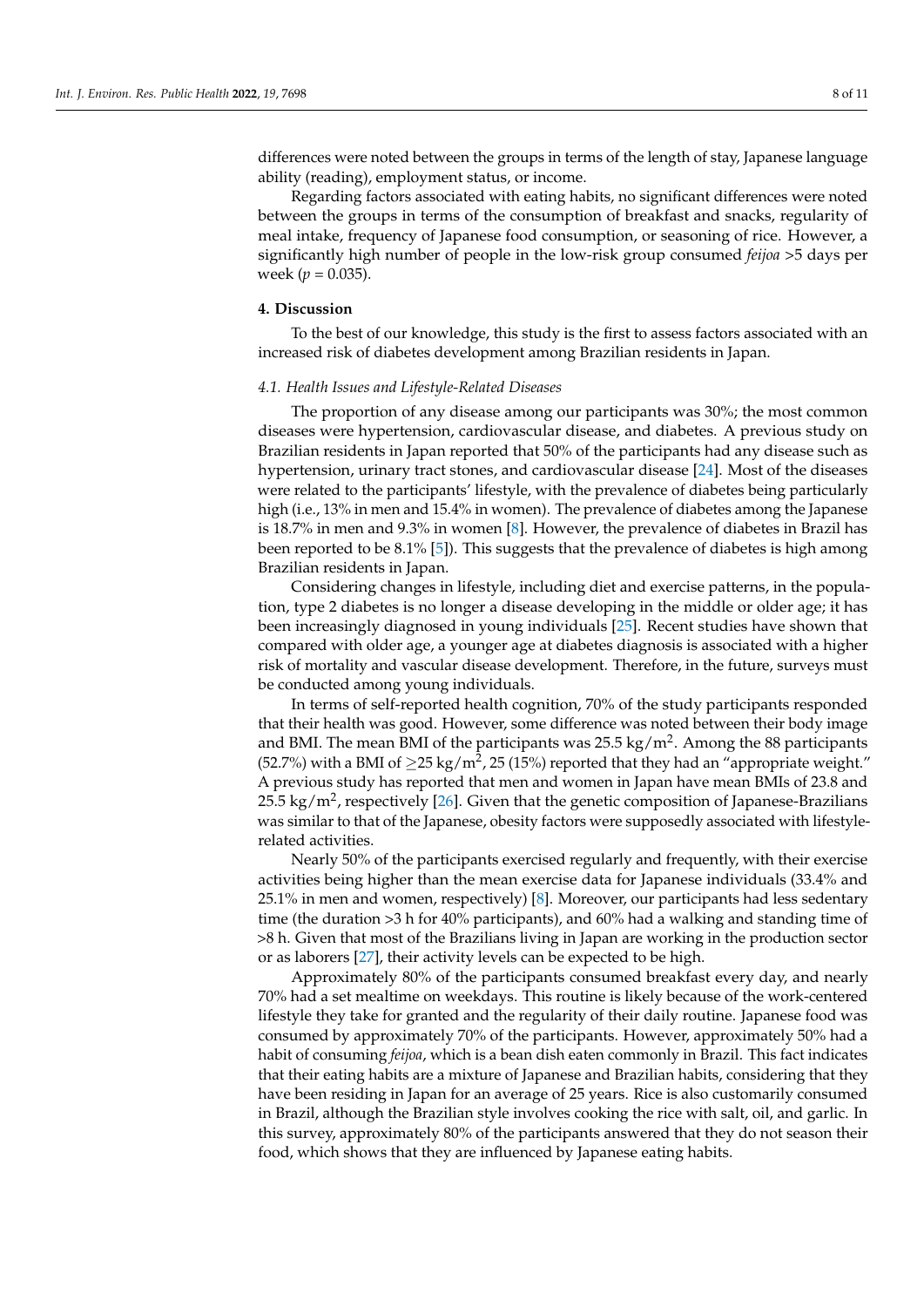Among the 181 participants included in the study, 17.7% were in the high-risk group. A 2018 survey study conducted in Brazil using FINDRISC [\[28\]](#page-10-13) reported that 22.7% of the participants belonged to high-risk groups. These results indicate that the risk of diabetes is also not low among Brazilians living in Japan. This result was possibly because many of the participants are work-based immigrants and lead relatively regular lives and that many of them have Japanese eating habits.

Significant differences were observed between the high- and low-risk groups in terms of education and Japanese language ability (speaking), suggesting that lower education and Japanese language ability were associated with a higher risk of diabetes development. The lack of education may predispose individuals to a higher risk of diabetes because of a poor understanding of the disease and its prevention, which in turn leads to poorer health behaviors. Indeed, low health literacy has been associated with poorer health outcomes and poorer use of healthcare services [\[29\]](#page-10-14).

In terms of Japanese language ability, Japanese reading comprehension of the participants was lower than their speaking ability. For Japanese-Brazilians who are usually conversational, this might not have been a factor for increased diabetes risk given that they receive less information in writing than through conversation. However, a significant difference in diabetes risk was observed between those who could speak conversational Japanese and those who could not speak Japanese at all. Our findings showed that those who could not speak Japanese at all were at a higher risk of diabetes than those who could, given that the latter group was likely to receive more information through conversation. The WHO has reported that foreign residents are more likely to be marginalized in their host societies and are less likely to benefit from health services [\[30\]](#page-10-15). Therefore, people who cannot converse at all might not be receiving sufficient information on diabetes and its preventive measures.

#### *4.3. Eating Habits*

No significant differences in the consumption of breakfast and snacks, regularity of meal intake, frequency of Japanese food consumption, or seasoning of rice was observed. However, those who consumed *feijoa* ≥5 days a week had a significantly lower risk for diabetes development than those who did not. This is perhaps because *feijoa*, a bean dish, is low in fat and calories but is rich in protein, which helps reduce the risk of diabetes and cardiovascular disease.

#### *4.4. Limitations*

Given the difficulty in contacting all Brazilians living in Japan, we targeted Japanese areas with many Brazilians. However, owing to the coronavirus disease 2019 (COVID-19), we could only approach a limited number of individuals, which might not be representative of the target population. We had originally planned to distribute the questionnaires in person to measure height, weight, and abdominal circumference; however, we had to obtain data via self-reported questionnaires because of COVID-19-related restrictions. Given that diabetes is most common in people in their 40s, this study included people aged >40 years. Nonetheless, recent evidence suggests that this disease has been frequently diagnosed in younger age groups; therefore, we might have missed a part of our statistical population, which might have affected our results. Future studies should include younger age groups. Nevertheless, the data obtained in this study are valuable because, to the best of our knowledge, the risk of diabetes in Brazilian residents in Japan has not been studied previously. Because we could not obtain sufficient data on the dietary habits of this population, future studies should include this variable.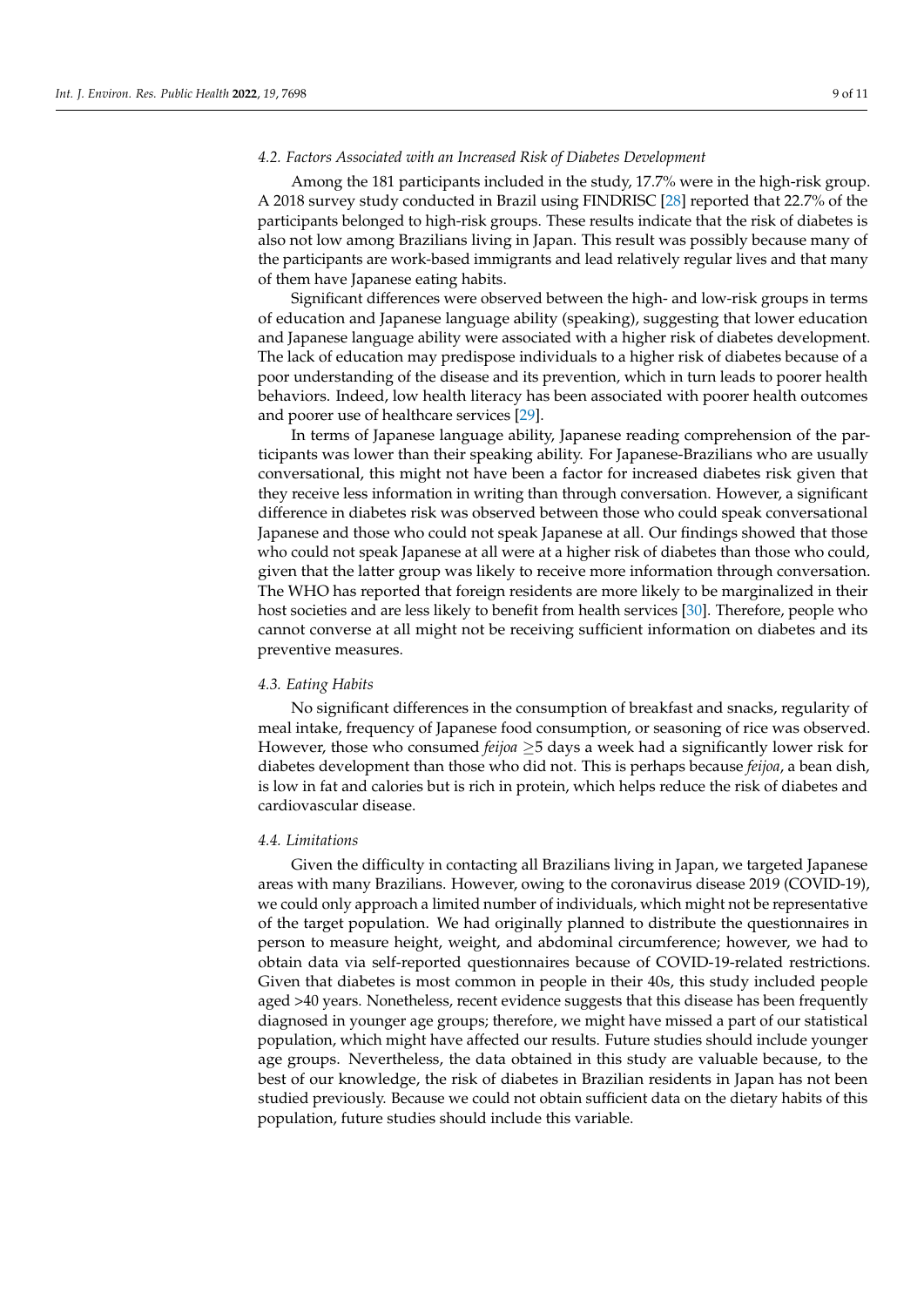## *4.5. Suggestions*

Basic and health education is crucial. Thus, health literacy is pivotal for improved knowledge and understanding of diabetes and other health-related issues, which facilitates disease prevention disease and health maintenance.

## **5. Conclusions**

To the best of our knowledge, this study is the first to determine factors associated with an increased risk of diabetes development among Brazilian residents in Japan. The risk factors included less than elementary school education, poor ability in conversational Japanese, and little or no consumption of *feijoa*. Information regarding diabetes is crucial for its prevention. Our findings suggest that increased health literacy is essential for controlling chronic diseases.

**Author Contributions:** S.M., conceptualization, data curation, formal analysis, investigation, visualization, and writing—original draft preparation; Y.U., conceptualization, formal analysis, investigation, supervision, and writing—review and editing; H.M., supervision and writing—review and editing. All authors have read and agreed to the published version of the manuscript.

**Funding:** This research received no external funding.

**Institutional Review Board Statement:** This study was approved by the Institutional Review Board of Kobe University (approval number, 896; approval date, 24 December 2019).

**Informed Consent Statement:** A research cooperation request form describing the purpose, significance, and ethical considerations of this study was enclosed with the questionnaire, and consent was obtained by completing and returning the questionnaire.

**Data Availability Statement:** Not applicable.

**Acknowledgments:** We deeply appreciate the Brazilian residents in Japan for their participation in this study. This study was significantly facilitated by the nonprofit organizations supporting Brazilian residents.

**Conflicts of Interest:** The authors declare no conflict of interest.

## **References**

- <span id="page-9-0"></span>1. IDF (International Diabetes Federation). *IDF DIABETES ATLAS*, 9th ed.; Chapter 3 Global Picture; IDF: Brussels, Belgium, 2019.
- <span id="page-9-1"></span>2. WHO (World Health Organization). Global Report on Diabetes. Available online: [https://www.who.int/publications/i/item/97](https://www.who.int/publications/i/item/9789241565257) [89241565257](https://www.who.int/publications/i/item/9789241565257) (accessed on 23 May 2021).
- <span id="page-9-2"></span>3. Jakubiak, G.K.; Cieślar, G.; Stanek, A. Nitrotyrosine nitrated lipoproteins, and cardiovascular dysfunction in patients with type 2 diabetes: What do we know and what remains to be explained? *Antioxidants* **2022**, *27*, 856. [\[CrossRef\]](http://doi.org/10.3390/antiox11050856) [\[PubMed\]](http://www.ncbi.nlm.nih.gov/pubmed/35624720)
- <span id="page-9-3"></span>4. Petrie, J.R.; Guzik, T.J.; Touyz, R.M. Diabetes, hypertension, and cardiovascular disease: Clinical insights and vascular mechanisms. *Can. J. Cardiol.* **2018**, *34*, 575–584. [\[CrossRef\]](http://doi.org/10.1016/j.cjca.2017.12.005) [\[PubMed\]](http://www.ncbi.nlm.nih.gov/pubmed/29459239)
- <span id="page-9-4"></span>5. WHO. Global Diabetes Report: Country Profiles Brazil. 2016. Available online: [https://www.who.int/publications/m/item/](https://www.who.int/publications/m/item/diabetes-bra-country-profile-brazil-2016) [diabetes-bra-country-profile-brazil-2016](https://www.who.int/publications/m/item/diabetes-bra-country-profile-brazil-2016) (accessed on 23 May 2021).
- <span id="page-9-5"></span>6. IDF Diabetes Atlas. Available online: <https://www.diabetesatlas.org/en/> (accessed on 23 May 2021).
- <span id="page-9-6"></span>7. Ministry of Health and Welfare. Patient Survey. Available online: [https://www.mhlw.go.jp/toukei/saikin/hw/kanja/17/index.](https://www.mhlw.go.jp/toukei/saikin/hw/kanja/17/index.html) [html](https://www.mhlw.go.jp/toukei/saikin/hw/kanja/17/index.html) (accessed on 23 May 2021).
- <span id="page-9-7"></span>8. Ministry of Health and Welfare. National Health and Nutrition Examination Survey. Available online: [https://www.mhlw.go.jp/](https://www.mhlw.go.jp/stf/seisakunitsuite/bunya/kenkou_iryou/kenkou/eiyou/r1-houkoku_00002.html) [stf/seisakunitsuite/bunya/kenkou\\_iryou/kenkou/eiyou/r1-houkoku\\_00002.html](https://www.mhlw.go.jp/stf/seisakunitsuite/bunya/kenkou_iryou/kenkou/eiyou/r1-houkoku_00002.html) (accessed on 26 May 2021).
- <span id="page-9-8"></span>9. Ministry of Health and Welfare. Long-Term Chronic Diseases Research Project Diabetes Survey. Research Report. Available online: [https://www.mhlw.go.jp/www1/topics/kenko21\\_11/b7.html](https://www.mhlw.go.jp/www1/topics/kenko21_11/b7.html) (accessed on 26 May 2021).
- <span id="page-9-9"></span>10. Ministry of Justice, Japan. Available online: [https://www.moj.go.jp/isa/policies/statistics/toukei\\_ichiran\\_touroku.html](https://www.moj.go.jp/isa/policies/statistics/toukei_ichiran_touroku.html) (accessed on 1 October 2021).
- <span id="page-9-10"></span>11. Mizushima, S.; Moriguchi, E.H.; Ishikawa, P.; Hekman, P.; Nara, Y.; Mimura, G.; Moriguchi, Y.; Yamori, Y. Fish intake and cardiovascular risk among middle-aged Japanese in Japan and Brazil. *J. Cardiovasc. Risk* **1997**, *4*, 191–199. [\[CrossRef\]](http://doi.org/10.1097/00043798-199706000-00006) [\[PubMed\]](http://www.ncbi.nlm.nih.gov/pubmed/9475674)
- <span id="page-9-11"></span>12. Suely, G.A.; Osiro, K.; Matsumura, L.; Massimino, F.C.; Ferreira, S.R.G. Japanese-Brazilians diabetes study group. Glucose intolerance and all-cause mortality in Japanese migrants. *Diabetes Res. Clin. Pract.* **2005**, *68*, 147–154. [\[CrossRef\]](http://doi.org/10.1016/j.diabres.2004.09.006)